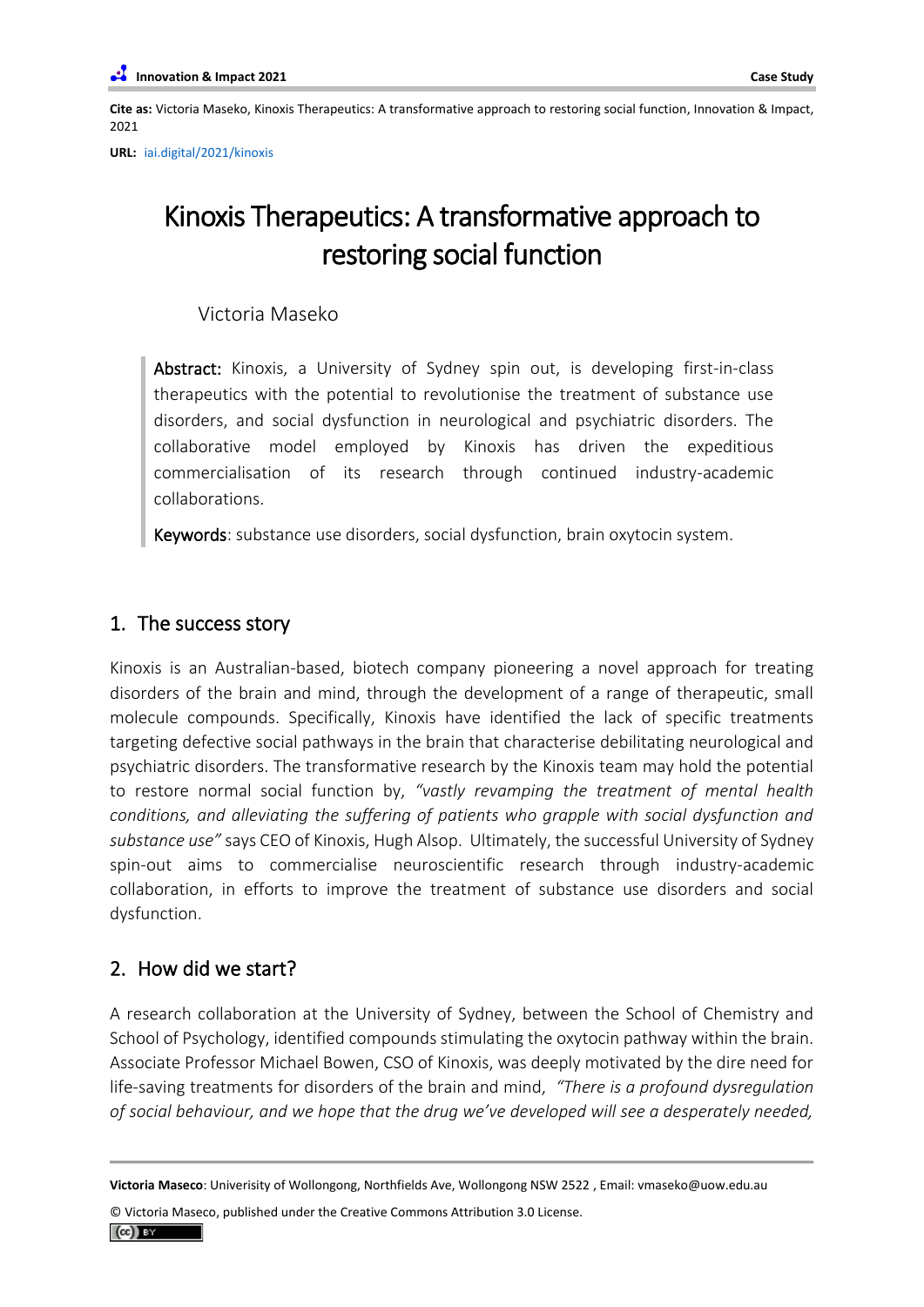*major breakthrough in the way we treat these disorders*". The founders of Kinoxis are deeply motivated to impart a positive impact on the way that mental healthcare is approached. Alsop explains that "*in the field of addiction, we all see the damage done from substance use disorders, and many of us have been touched personally in our families with such issues. Addiction remains a global issue, and is in desperate need of new solutions to help patients overcome their challenges. The potential to play a role in helping these patients is a real motivator for the Kinoxis team".* 

## 3. Our technology



Figure 1. The Kinoxis Pipeline. Kinoxis Therapeutics currently have two main arms in development, KNX100 and Oxytocin receptor targeting compounds.

Kinoxis is the only company progressing several promising first-in-class molecules targeting the oxytocin system to treat neurological and psychiatric conditions. The lead compound candidate, KNX100, has demonstrated potent anti-addictive and prosocial effects in various animal models and is on track to commence a Phase 1 clinical study in the second half of 2021. It also has shown potential for treating a variety of disease indications including behavioural symptoms of autism, treatment of agitation and aggression in Alzheimer's, schizophrenia, and several other substance use disorders. Multiple other compounds are undergoing lead optimisation and selection, with their primary target being the brain oxytocin system, which is of considerable interest owing to its salient role in the regulation of social behaviour.

## 4. The journey so far

In 2015, the collaboration between Professors Michael Kassiou, Iain McGregor and Associate Professor Bowen were communicated to the University of Sydney's commercialisation office.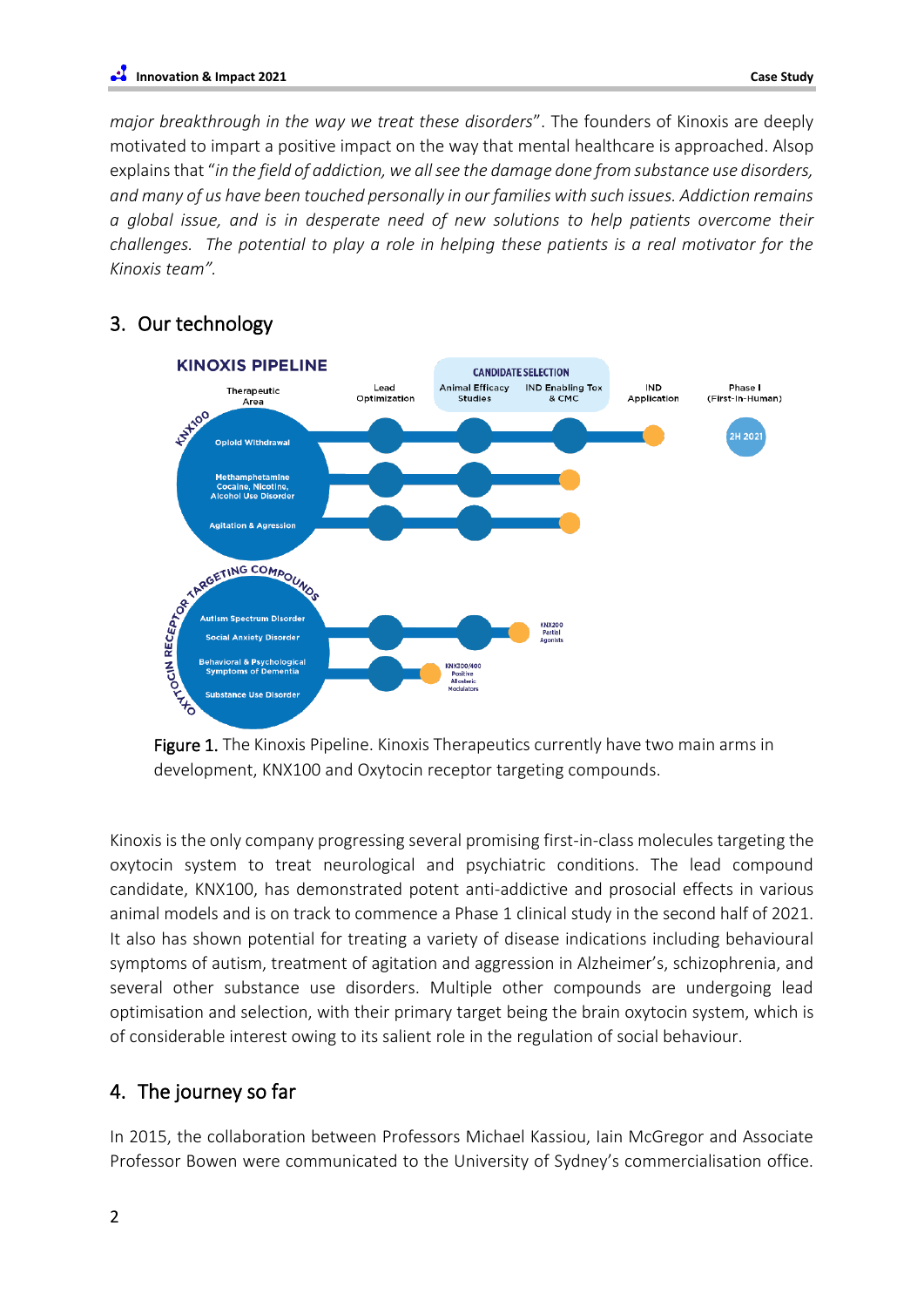From there, initial patent applications were filed, and the commercialisation office presented the research to Uniseed. They quickly identified the commercial potential of the developed compounds, which subsequently led the funding round that launched Kinoxis Therapeutics in 2018.

Since 2018, Kinoxis has successfully raised \$10.5 million of private capital through a Series A financing round and is also a recipient of a major grant from the US National Institutes of Health, National Institute on Drug Abuse (NIH/NIDA). Announced in September 2019, the grant was awarded under The Helping to End Addiction Long-term, or NIH HEAL Initiative, with up to \$US 4.6 million (\$AU 6.8 million) of funding to support the preclinical and clinical development of KNX100, for the treatment of symptoms associated with opioid withdrawal. Kinoxis is the only company outside North America to receive the grant. Alsop laments "*our goal is fairly simple, we are aiming to develop products eligible for approval by the US Food and Drug Administration. This is the final step in drug development before our products can be made available for patients in the US."*

Kinoxis has actively established an industry-university collaboration model. Alsop believes that "*the partnership brings the conceptual treatment to life, allowing for its real world application which further enhances its development."* The company funds eight postdoctoral researchers, one research officer and three research assistants across multiple institutes, including the University of Sydney and more recently Macquarie University and the Florey Institute of Neuroscience and Mental Health. These collaborations continue vital work exploring the behavioural effects of Kinoxis compounds on neurological conditions such as anxiety, aggression, autism, and frontotemporal dementia. This approach facilitates active collaborations between institutes, providing opportunities for brilliant Australian researchers to be exposed to commercialisation supporting the translation of academic research from the lab into clinics.

# 5. Look into the future

The future looks promising for Kinoxis, with its lead candidate, KNX100, due to start first-inhuman clinical trials in the second half of 2021. Kinoxis' second series of compounds is advancing rapidly, with the aim of progressing into a preclinical toxicology program in the first half of 2022.

Despite Kinoxis' achievements, the past decade has seen the withdrawal of Big Pharma in the development of 'brain drugs' and neuroscience. Alsop is hopeful that there will be a "*renewed interest in Neuroscience by the world's largest pharmaceutical companies"* which may facilitate a "*huge opportunity for clinical success*" for Kinoxis. Alsop insists that the focus remains on "*progressing our compounds into human clinical trials and ultimately ascertaining approval in the US market. The annual average number of new drug approvals in the US is 37, so to achieve the status of FDA approval is a big goal, even more so for an Australian company. Most importantly, the potential to make a contribution to the mental health of millions of people is what drives the team on a daily basis".*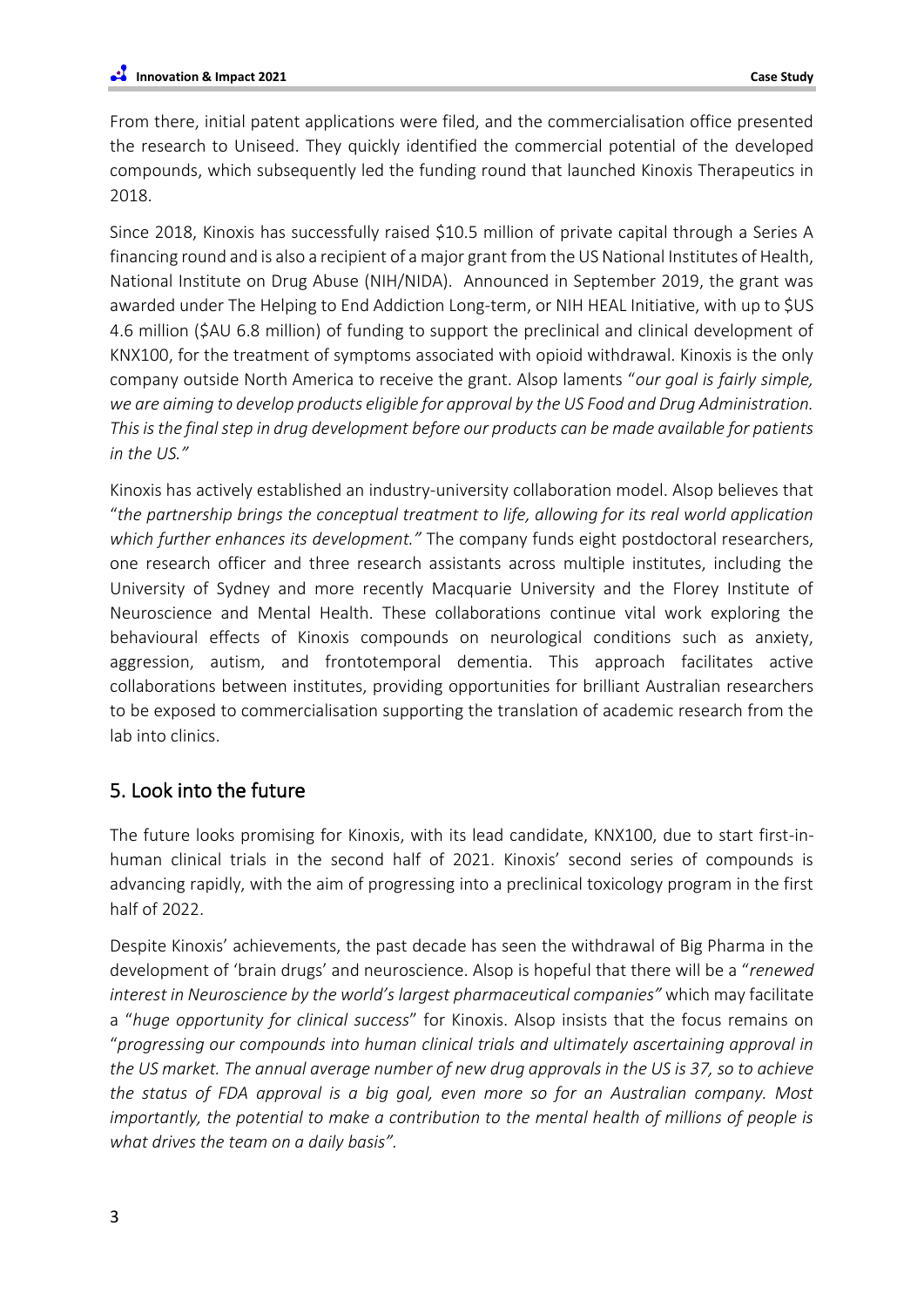Alsop insists that despite the *"challenges of neuroscience, and the time, risk and cost of developing new therapeutics to treat such intractable conditions, Kinoxis is a thriving brilliant team, supported by committed investors, and outstanding science, which garners confidence that Kinoxis will grow to become a leading neuroscience team".* Alsop concludes that *"with the current prosperity attained by Kinoxis, our plan to improve the treatment of social dysfunction in humans is well on its way to fruition".* 

#### Acknowledgments

Kinoxis would like to acknowledge the continued involvement of the research team at the University of Sydney, who continue to provide a significant contribution to the success of the company. The company would also like to acknowledge its investors, in particular Uniseed and Devine, who continue to support the company and its team.

#### References

[1] Riccardi, Cecilia et al. "Pharmacological Treatment For Social Cognition: Current Evidence". *International Journal Of Molecular Sciences*, vol 22, no. 14, 2021, p. 7457. *MDPI AG*, doi:10.3390/ijms22147457.

[2] Uniseed. *Uniseed Investee Kinoxis Therapeutics - A New Treatment For Addiction (Feat. Dr Michael Bowen CSO)*. 2020, https://www.youtube.com/watch?v=Tu87IqenCt4&t=1s. Accessed 7 July 2021.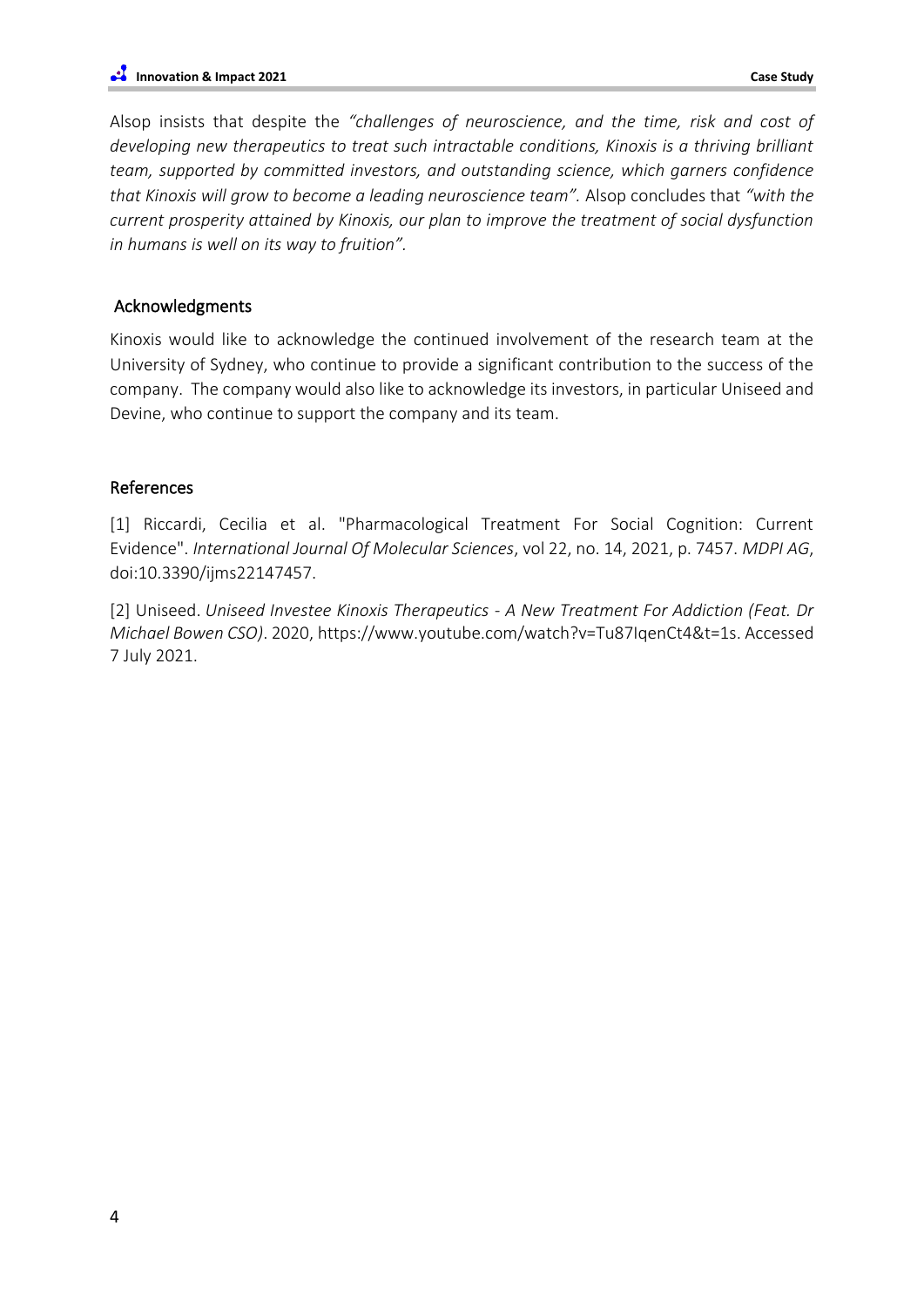#### The company



Kinoxis Therapeutics Suite 201, 697 Burke Road, Camberwell Victoria, 3124 Australia

<https://kinoxistherapeutics.com/>

## Investment Rounds (collected in 15.08.21)

| A Series | 2018-2019 | AU\$ 10.25 million|Uniseed (20.4%) and the University of Sydney (15.9%)

| Grant | 2019 | NIH HEAL Initiative | AU \$ 6.8 million

## Main facts (collected in 15.08.21)

The company was founded in 2018 and is a spin out of the University of Sydney.

The company currently employs 5 core team members and funds the salary of 12 additional staff from Universities and Research Institutes.

The next milestone is to conduct a first-in-human phase I clinical trial for Kinoxis' lead compound KNX100 for the treatment of opioid withdrawal symptoms.